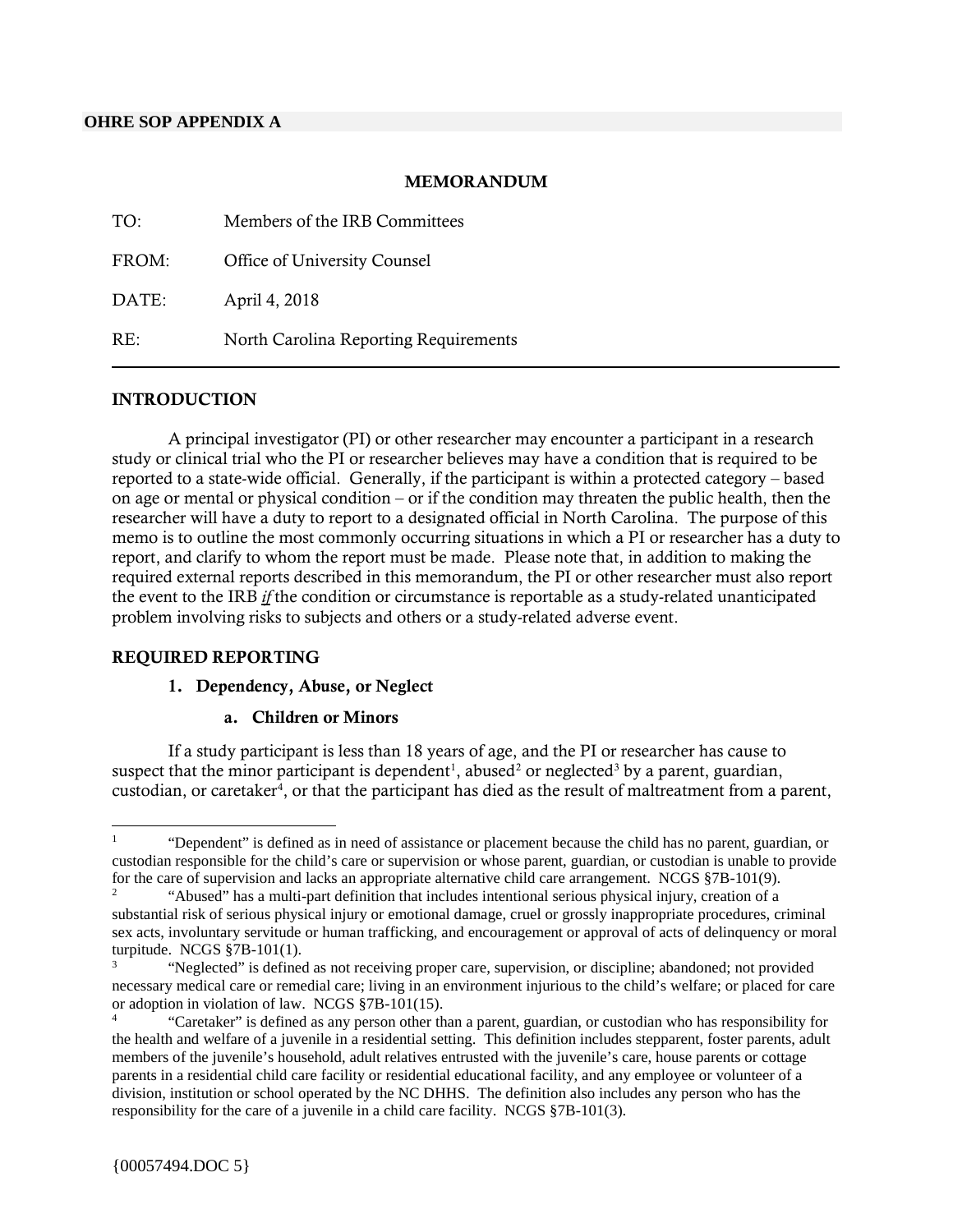guardian, custodian, or caretaker, then the PI or researcher must report the case of the participant to the Director of the Department of Social Services in the county where the child resides or is found. Under the statute, the abuse or neglect must be from a parent, guardian, custodian, or caretaker in order to be reportable.

The PI or researcher may make the report orally, by telephone, or writing. If the report is made either orally or by telephone, the person making the report must give his/her name, address, and telephone number. The report must include the following items of information as known:

- Name of the child;
- Address of the child;
- Name of the parent, guardian or caretaker;<br>• Address of the parent, guardian, or caretake
- Address of the parent, guardian, or caretaker;
- Age of the child;
- Names and ages of other children in the home;
- **Present whereabouts of the child if not at the home address;**
- Nature and extent of any injury or condition resulting from abuse, neglect, or dependency;
- Any other information which the person making the report believes might be helpful in establishing the need of protective services or court intervention.<sup>[5](#page-1-0)</sup>

Anyone who makes a report as outlined above, who cooperates with the county DSS in a protective services inquiry or investigation, who testifies in any judicial proceeding resulting from a protective services report or investigation, or who otherwise participates in the program authorized by the law is immune from any civil or criminal liability that might otherwise be incurred or imposed for that action, provided that the person was acting in good faith.<sup>[6](#page-1-1)</sup>

### b. Disabled Adults

If a PI or researcher has a study participant who is 18 years of age or older, or who is an emancipated minor, and who is also physically or mentally incapacitated due to:

- mental retardation, cerebral palsy, epilepsy or autism,
- organic brain damage caused by advanced age or other physical degeneration in connection therewith, or
- conditions incurred at any age which are the result of accident, organic brain damage, mental or physical illness, or continued consumption or absorption of substances,

and the PI or researcher has reasonable cause to believe that the disabled adult is in need of protective services due to abuse<sup>[7](#page-1-2)</sup> or neglect<sup>[8](#page-1-3)</sup> by a caretaker, then the PI or researcher must report such information to the Director of the Department of Social Services in the county where the disabled adult resides or is found.

<span id="page-1-1"></span><span id="page-1-0"></span> $^{5}$  NCGS §7B-301.

NCGS §7B-309.

<span id="page-1-2"></span><sup>7</sup> "Abuse" is defined as the willful infliction of physical pain, injury, or mental anguish, unreasonable confinement, or the willful deprivation by a caretaker of services which are necessary to maintain mental and physical health. NCGS §108A-101(a).

<span id="page-1-3"></span><sup>8</sup> "Neglect" refers to a disabled adult who is either living alone and not able to provide for himself the services which are necessary to maintain his mental or physical health or is not receiving services from his caretaker. A person is not receiving services from his caretaker if, among other things and not by way of limitation, he is a resident of one of the State-owned hospitals for the mentally ill, centers for the mentally retarded or North Carolina Special Care Center he is, in the opinion of the professional staff of that hospital or center, mentally incompetent to give his consent to medical treatment, he has no legal guardian or other guardian, and he needs medical treatment. NCGS §108A-101(m).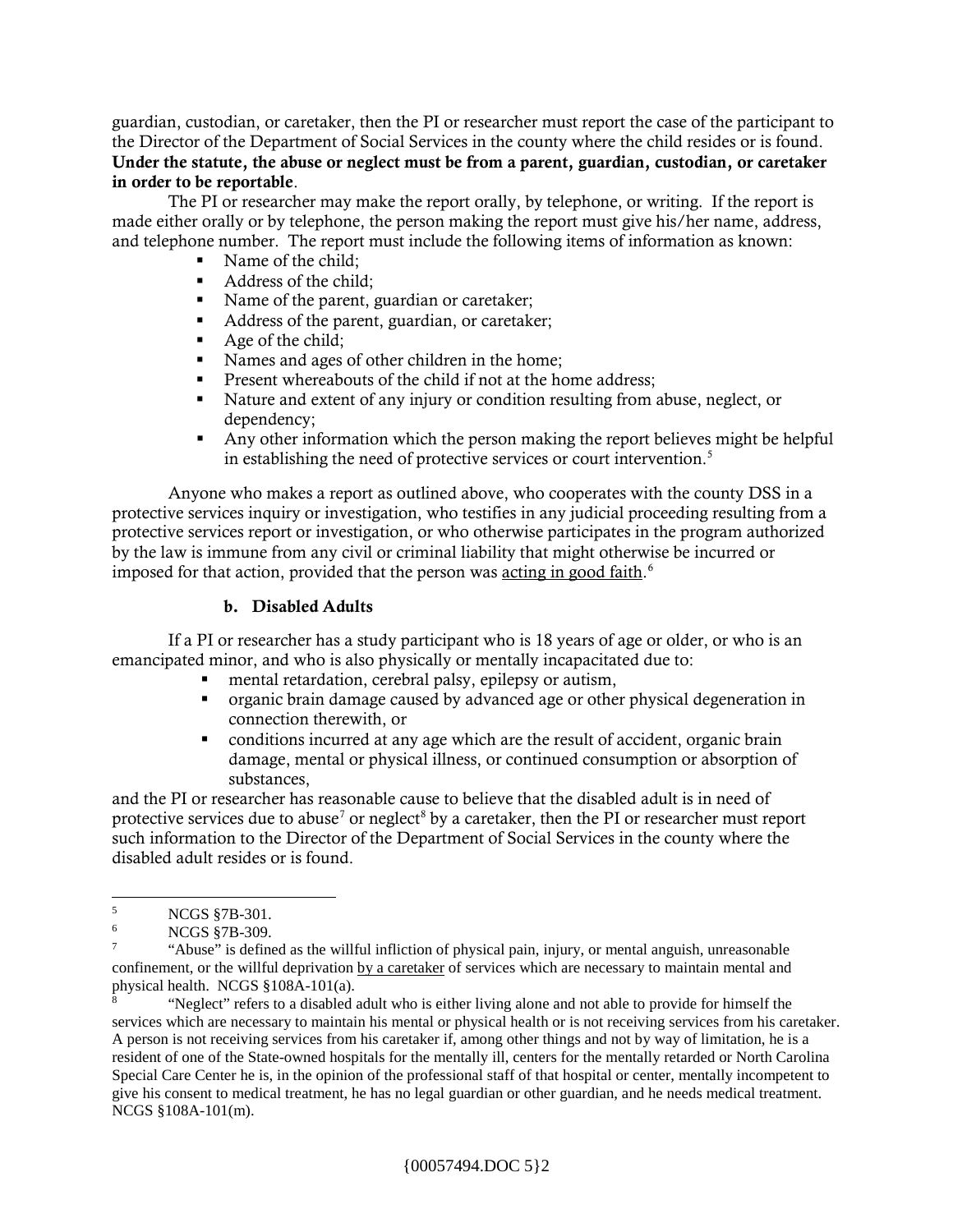The report may be made orally or in writing. The report must include:

- Name of the disabled adult:
- Address of the disabled adult:
- Name of the disabled adult's caretaker;
- Address of the disabled adult's caretaker;
- Age of the disabled adult;
- The nature and extent of the disabled adult's injury or condition resulting from abuse or neglect;
- $\blacksquare$  Other pertinent information.<sup>9</sup>

Anyone who makes a report as outlined above, who testifies in any judicial proceeding resulting from a protective services report or investigation, or who participates in a required evaluation is immune from any civil or criminal liability on account of such report or testimony or participation, <u>unless the person acted in bad faith or with a malicious purpose</u>.<sup>[10](#page-2-1)</sup>

## 2. Persons with a Communicable Disease

Apart from the general reporting requirements described already in this memo that apply to any person working on a research study or clinical trial, there are particular reporting requirements applicable to principal investigators or researchers who are licensed physicians. Specifically, a physician licensed to practice medicine who has reason to suspect that a person about whom the physician has been consulted professionally has a communicable disease or communicable condition declared by the Commission for Public Health (Commission) to be reported must report information required by the Commission to the local health director of the county or district in which the physician is consulted.[11](#page-2-2) Regulations define which diseases and conditions are reportable and specify the time period within which each particular disease must be reported (immediately, 24 hours, or 7 days after the condition is reasonably suspected to exist).<sup>[12](#page-2-3)</sup> For the complete list of reportable diseases and conditions, and their respective reporting timeframes (which is a dynamic list), *see* 10A NCAC 41A.0101. It is important to note that, by statute, HIV infection is a reportable communicable condition. $13$ 

While not mandatory, a medical facility in which there is a patient reasonably suspected of having a communicable disease or condition declared by the Commission to be reported, may report information specified by the Commission to the local health director of the county or district in which the facility is located.

PIs and researchers confronted with the foregoing communicable disease reporting requirements must also be mindful of the requirements associated with Certificates of Confidentiality (described further at: [http://grants.nih.gov/grants/policy/coc/cd\\_policy.htm\)](http://grants.nih.gov/grants/policy/coc/cd_policy.htm), noting the NIH Grants Policy options for addressing local reporting requirements in studies for which a Certificate of Confidentiality has been granted.

<span id="page-2-3"></span>http://reports.oah.state.nc.us/ncac/title%2010a%20-%20health%20and%20human%20services/chapter%2041%20- %20epidemiology%20health/subchapter%20a/10a%20ncac%2041a%20.0101.pdf<br><sup>13</sup>NCGS 8120A 125

<span id="page-2-0"></span> $^{9}$  NCGS §108A-102(b).

<span id="page-2-1"></span><sup>&</sup>lt;sup>10</sup> NCGS §108A-102(c).<br><sup>11</sup> NCGS <sup>8</sup> 130A 135 T

<span id="page-2-2"></span>NCGS § 130A-135. This mandatory reporting requirement also applies to school principals and operators of child care facilities (child care centers, family child care homes, and any other child care arrangement – although not public schools – that provide child care, regardless of the time of day, wherever operated, and whether or not operated for profit). NCGS  $\S$  130A-136.<br><sup>12</sup> 10A N.C.A.C. 41A .0101. Reportable diseases and conditions can be found online at

<span id="page-2-4"></span>NCGS §130A-135.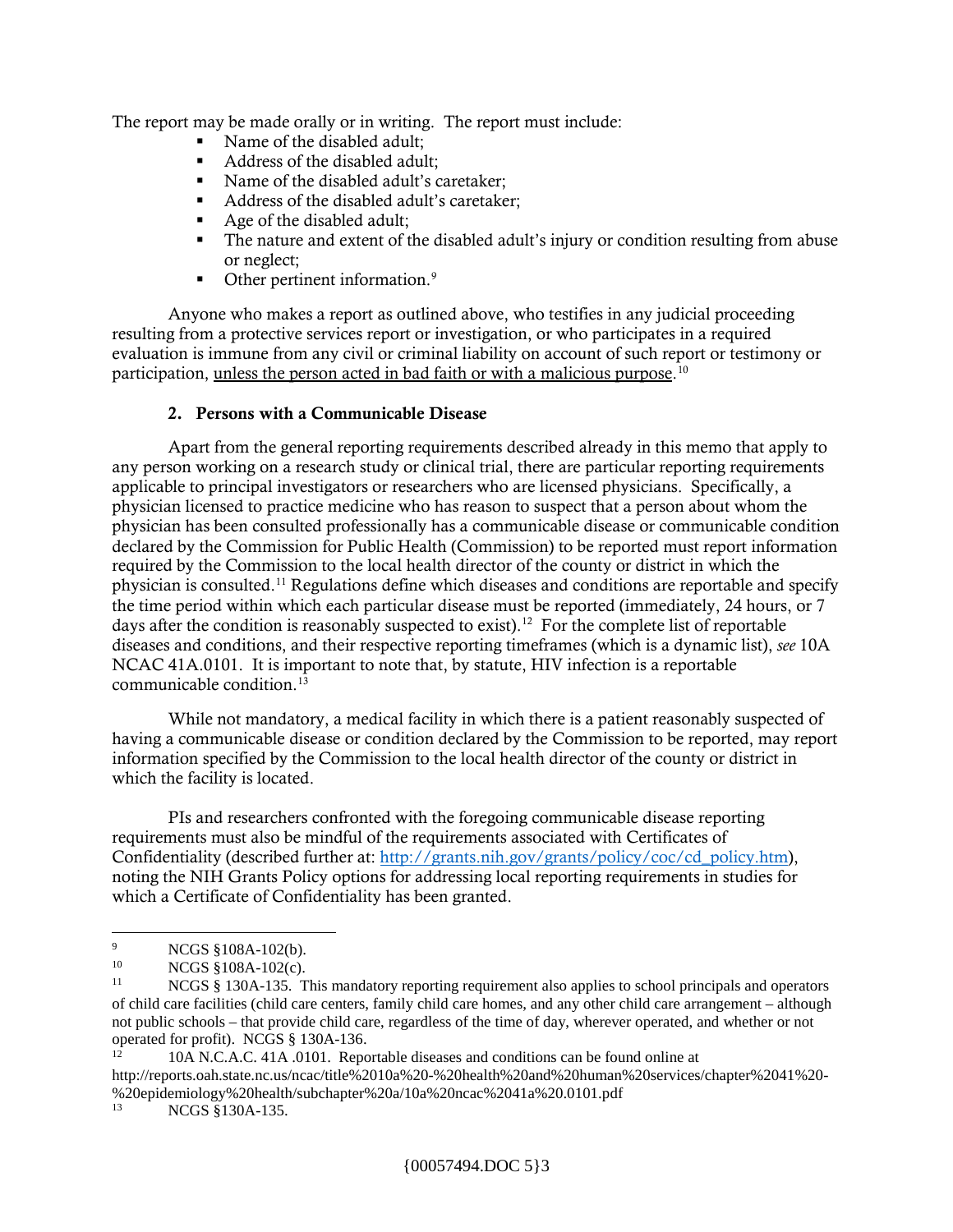# 3. Injuries caused by suspected criminal violence

Physicians also have an obligation to report injuries caused by suspected criminal violence as soon as practicable to the police authorities in the city where the place of treatment is located.<sup>14</sup> Although this report is typically made by the healthcare facility where the injury is treated, if a physician treats a patient outside of a hospital or other facility, the physician has an individual duty to report:

- Every case of a bullet wound, gunshot wound, powder burn or any other injury appearing to arise from the discharge of a gun or firearm;
- Every case of illness apparently caused by poisoning;
- Every case of wound or injury caused by a knife or sharp or pointed instrument if it appears to the treating physician that a criminal act was involved;
- Every wound, injury or illness in which there is grave bodily harm or grave illness if it appears to the treating physician that a criminal act was involved; and
- Recurrent illness or serious injury to any child under the age of 18 where the illness or injury appears, in the physician's judgment, to be the result of non-accidental trauma.

Any physician making such a report in good faith shall have immunity from liability that might otherwise be incurred as the result of making such report.

# 4. Diagnosis of cancer or benign brain or central nervous system tumor

Health care providers and health care facilities must submit reports to the central cancer registry of each diagnosis of cancer or benign brain or central nervous system tumors in any person who is screened, diagnosed or treated by the provider or facility.<sup>15</sup> A "provider" includes any person who is licensed or certified to practice a health profession or occupation under the North Carolina laws for Medicine and Allied Health Occupations (including, for example, physicians, dentists, pharmacists, physician assistants, nurses, physical therapists). For purposes of this reporting obligation, "health care facility" is a broad term that expressly includes any facility laboratories or independent pathology laboratories. In the majority of cases, the hospital where a patient is treated typically reports the diagnosis to the central cancer registry. However, laboratories, clinics, and individual professionals that diagnose cancer or benign central nervous system tumors outside a hospital setting are also required to report new cancer cases.<sup>[16](#page-3-2)</sup> Reports must be made within six months after diagnosis in a format prescribed by the registry.

## **CONCLUSION**

Any researcher working on a research study or clinical trial should ensure that he/she is aware of the statewide reporting requirements as they are applicable to the study. This memo is designed to provide a general overview of some of those requirements<sup>[17](#page-3-3)</sup> and to emphasize that if a researcher makes a report based upon reasonable cause then he/she will be protected from liability.

<span id="page-3-0"></span>NCGS §90-21.20. If treatment outside city limits, the report is made to the county sheriff.<br>
<sup>15</sup> NCGS §130A-209. The central cancer registry may be found here: <u><http://www.schs.state.nc.us/units/ccr/></u><br>
<sup>16</sup> See for exampl

<span id="page-3-2"></span><span id="page-3-1"></span><sup>16</sup> See, for example, this letter sent to new physicians: [http://www.schs.state.nc.us/units/ccr/documents/New](http://www.schs.state.nc.us/units/ccr/documents/New-physician-letter.pdf)[physician-letter.pdf](http://www.schs.state.nc.us/units/ccr/documents/New-physician-letter.pdf)

<span id="page-3-3"></span><sup>17</sup> Please note that this memo does not include all health care professional reporting requirements under North Carolina law. Examples of other reporting requirements not detailed in this memo include certain occupational